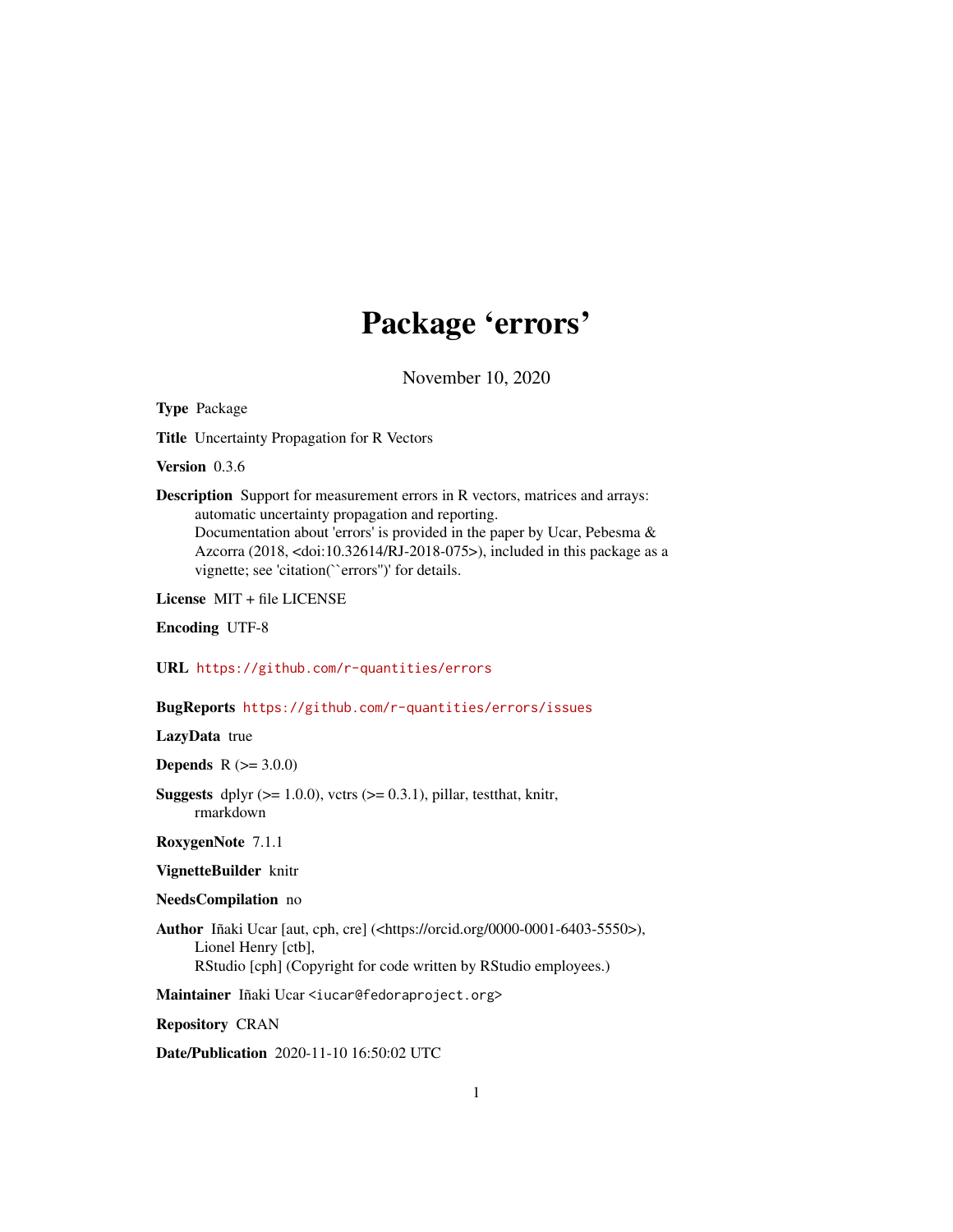# <span id="page-1-0"></span>R topics documented:

|       |        | $\overline{2}$ |
|-------|--------|----------------|
|       |        | $\overline{4}$ |
|       |        | $\overline{4}$ |
|       |        | 5              |
|       |        | 5              |
|       |        | 6              |
|       |        | $\overline{7}$ |
|       |        | -8             |
|       |        | 9              |
|       |        |                |
|       | errors |                |
|       |        |                |
|       |        |                |
|       |        |                |
|       |        |                |
|       |        |                |
|       |        |                |
|       |        |                |
|       |        |                |
| Index |        | 19             |
|       |        |                |

<span id="page-1-1"></span>errors-package errors*: Uncertainty Propagation for R Vectors*

#### **Description**

Support for measurement errors in R vectors, matrices and arrays: automatic uncertainty propagation and reporting.

#### Details

Every measurement has an unknown error associated. Uncertainty is the acknowledgement of that error: we are aware that our representation of reality may differ from reality itself. This package provides support for measurement errors in R vectors, matrices and arrays. Uncertainty metadata is associated to quantity values (see [errors](#page-9-1)), and this uncertainty is automatically propagated when you operate with errors objects (see [groupGeneric.errors](#page-12-1)), or with errors and numeric objects (then numeric values are automatically coerced to errors objects with no uncertainty).

Correlations between measurements are also supported. In particular, any operation (e.g.,  $z \leq x +$ y) results in a correlation between output and input variables (i.e., z is correlated to x and y, even if there was no correlation between x and y). And in general, the user can establish correlations between any pair of variables (see [correl](#page-6-1)).

This package treats uncertainty as coming from Gaussian and linear sources (note that, even for non-Gaussian non-linear sources, this is a reasonable assumption for averages of many measurements),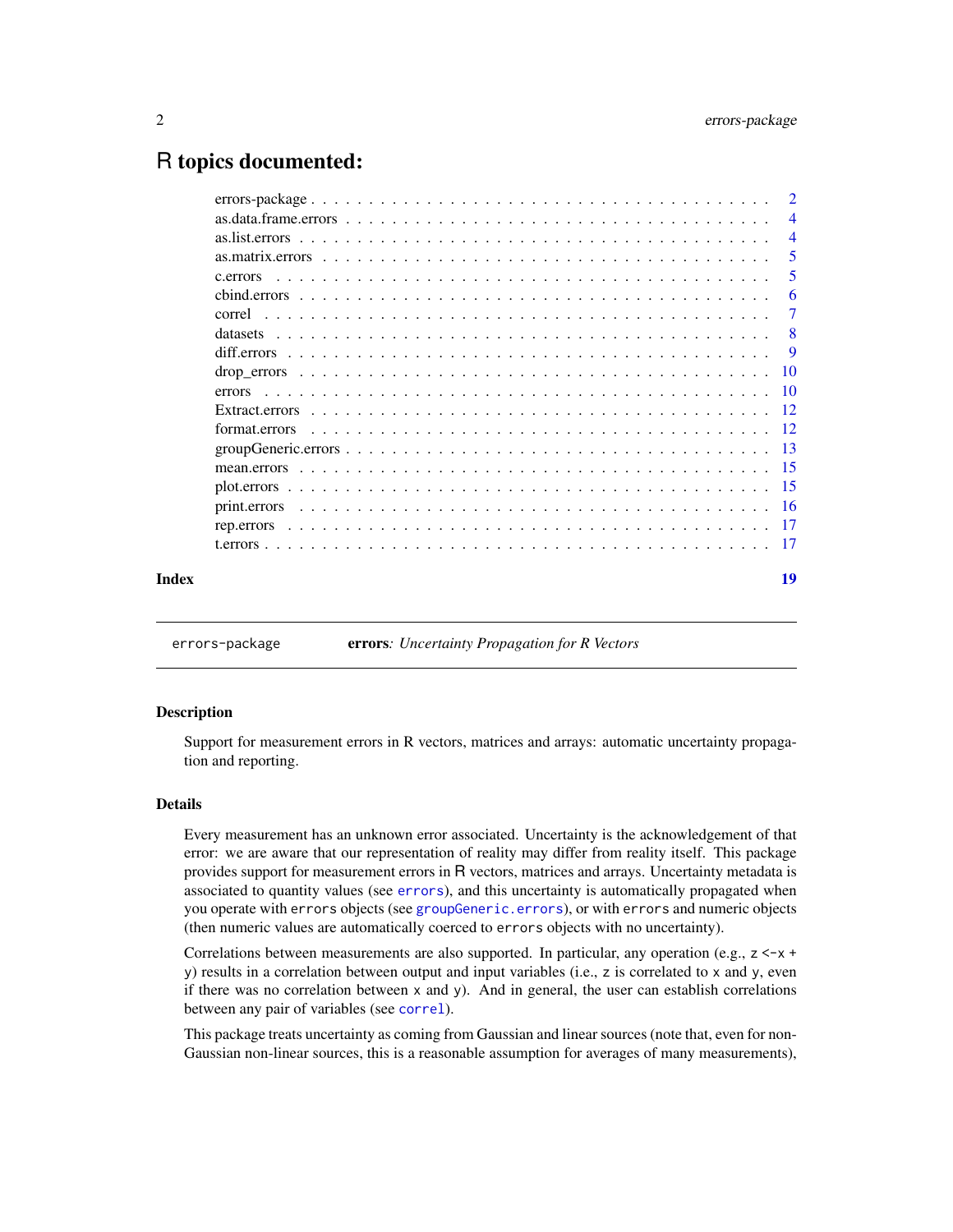## <span id="page-2-0"></span>errors-package 3

and propagates them using the first-order Taylor series method for propagation of uncertainty. Although the above assumptions are valid in a wide range of applications in science and engineering, the practitioner should evaluate whether they apply for each particular case.

#### Author(s)

Iñaki Ucar

#### References

Iñaki Ucar, Edzer Pebesma and Arturo Azcorra (2018). Measurement Errors in R. *The R Journal*, 10(2), 549-557. doi: [10.32614/RJ2018075](https://doi.org/10.32614/RJ-2018-075)

#### See Also

[datasets](#page-7-1) for a description of the datasets used in the examples below.

#### Examples

## Simultaneous resistance and reactance measurements

```
# Obtain mean values and uncertainty from measured values
V <- mean(set_errors(GUM.H.2$V))
I <- mean(set_errors(GUM.H.2$I))
phi <- mean(set_errors(GUM.H.2$phi))
# Set correlations between variables
correl(V, I) <- with(GUM.H.2, cor(V, I))
correl(V, phi) <- with(GUM.H.2, cor(V, phi))
correl(I, phi) <- with(GUM.H.2, cor(I, phi))
# Computation of resistance, reactance and impedance values
(R \leftarrow (V / I) \times \cos(\phi h i))(X \leq (V / I) * sin(\pi h i))(Z \leftarrow (V / I))# Correlations between derived quantities
correl(R, X)
correl(R, Z)
correl(X, Z)
## Calibration of a thermometer
# Least-squares fit for a reference temperature of 20 degC
fit \leq lm(bk \sim I(tk - 20), data = GUM.H.3)
# Extract coefficients and set correlation using the covariance matrix
y1 <- set_errors(coef(fit)[1], sqrt(vcov(fit)[1, 1]))
y2 <- set_errors(coef(fit)[2], sqrt(vcov(fit)[2, 2]))
covar(y1, y2) \leftarrow vcov(fit)[1, 2]
```
# Predicted correction for 30 degC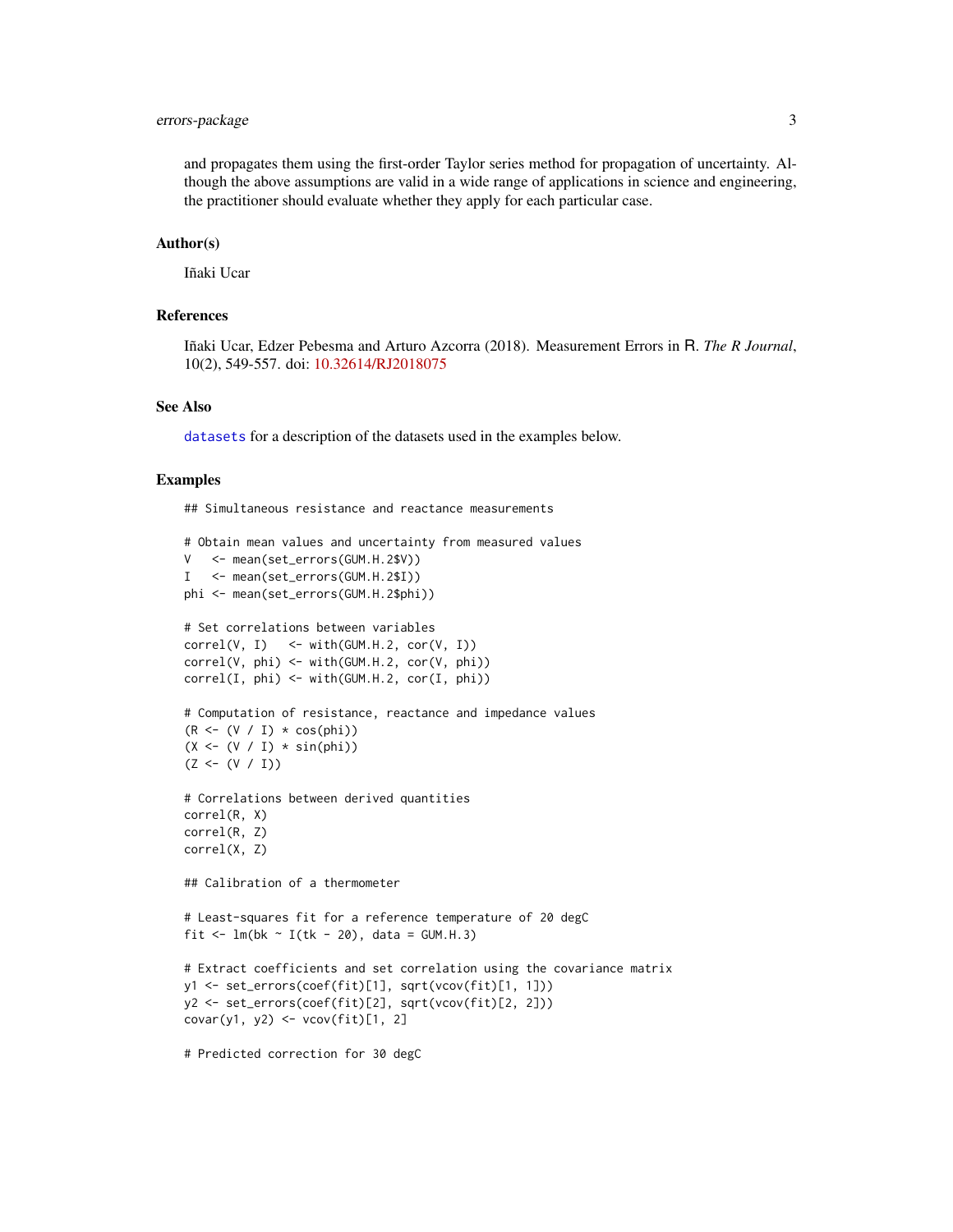```
(b.30 \le y1 + y2 \times set\_errors(30 - 20))
```
<span id="page-3-1"></span>as.data.frame.errors *Coerce to a Data Frame*

## Description

S3 method for errors objects (see [as.data.frame](#page-0-0)).

#### Usage

```
## S3 method for class 'errors'
as.data.frame(x, row.names = NULL, optional = FALSE, ...)
```
# Arguments

| x         | any R object.                                                                                                                                                                                                                                                                                                                                                                   |
|-----------|---------------------------------------------------------------------------------------------------------------------------------------------------------------------------------------------------------------------------------------------------------------------------------------------------------------------------------------------------------------------------------|
| row.names | NULL or a character vector giving the row names for the data frame. Missing<br>values are not allowed.                                                                                                                                                                                                                                                                          |
| optional  | logical. If TRUE, setting row names and converting column names (to syntac-<br>tic names: see make names) is optional. Note that all of R's base package<br>as data frame () methods use optional only for column names treatment,<br>basically with the meaning of $data$ . frame $(*$ , check. names = !optional). See<br>also the make, names argument of the matrix method. |
| $\cdots$  | additional arguments to be passed to or from methods.                                                                                                                                                                                                                                                                                                                           |

## Examples

```
x <- set_errors(1:3, 0.1)
y <- set_errors(4:6, 0.2)
(z \leftarrow \text{cbind}(x, y))as.data.frame(z)
```
as.list.errors *Coerce to a List*

#### Description

S3 method for errors objects (see as. list).

```
## S3 method for class 'errors'
as.list(x, \ldots)
```
<span id="page-3-0"></span>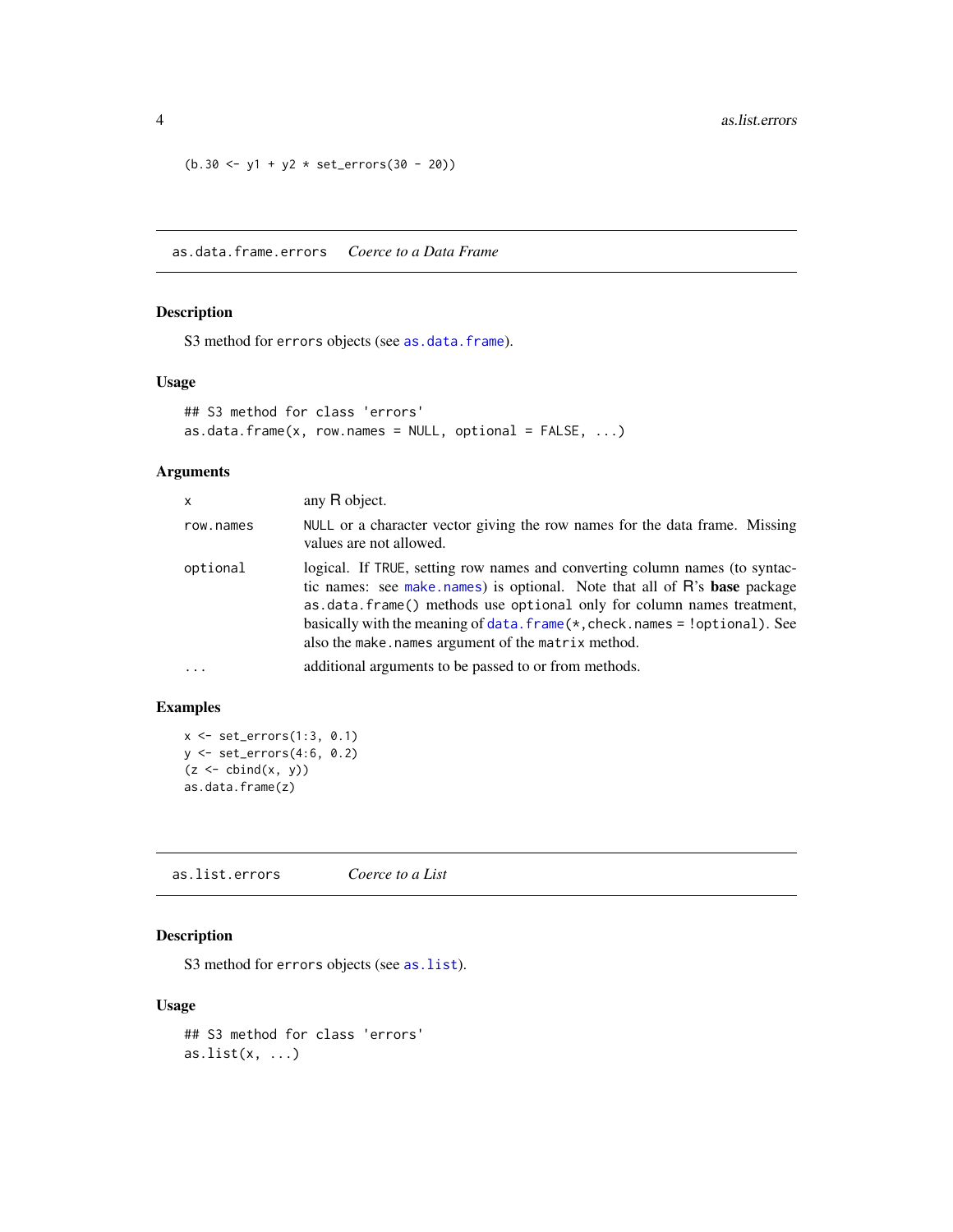# <span id="page-4-0"></span>as.matrix.errors 5

## Arguments

|                         | object to be coerced or tested. |
|-------------------------|---------------------------------|
| $\cdot$ $\cdot$ $\cdot$ | objects, possibly named.        |

# Examples

 $x \leftarrow set\_errors(1:3, 0.1)$ as.list(x)

<span id="page-4-2"></span>as.matrix.errors *Coerce to a Matrix*

## Description

S3 method for errors objects (see [as.matrix](#page-0-0)).

## Usage

## S3 method for class 'errors' as.matrix $(x, \ldots)$ 

## Arguments

|   | an R object.                                          |
|---|-------------------------------------------------------|
| . | additional arguments to be passed to or from methods. |

# Examples

```
as.matrix(set_errors(1:3, 0.1))
```

```
c.errors Combine Values into a Vector or List
```
## Description

S3 method for errors obje[c](#page-0-0)ts (see c).

```
## S3 method for class 'errors'
c(\ldots, recursive = FALSE)
```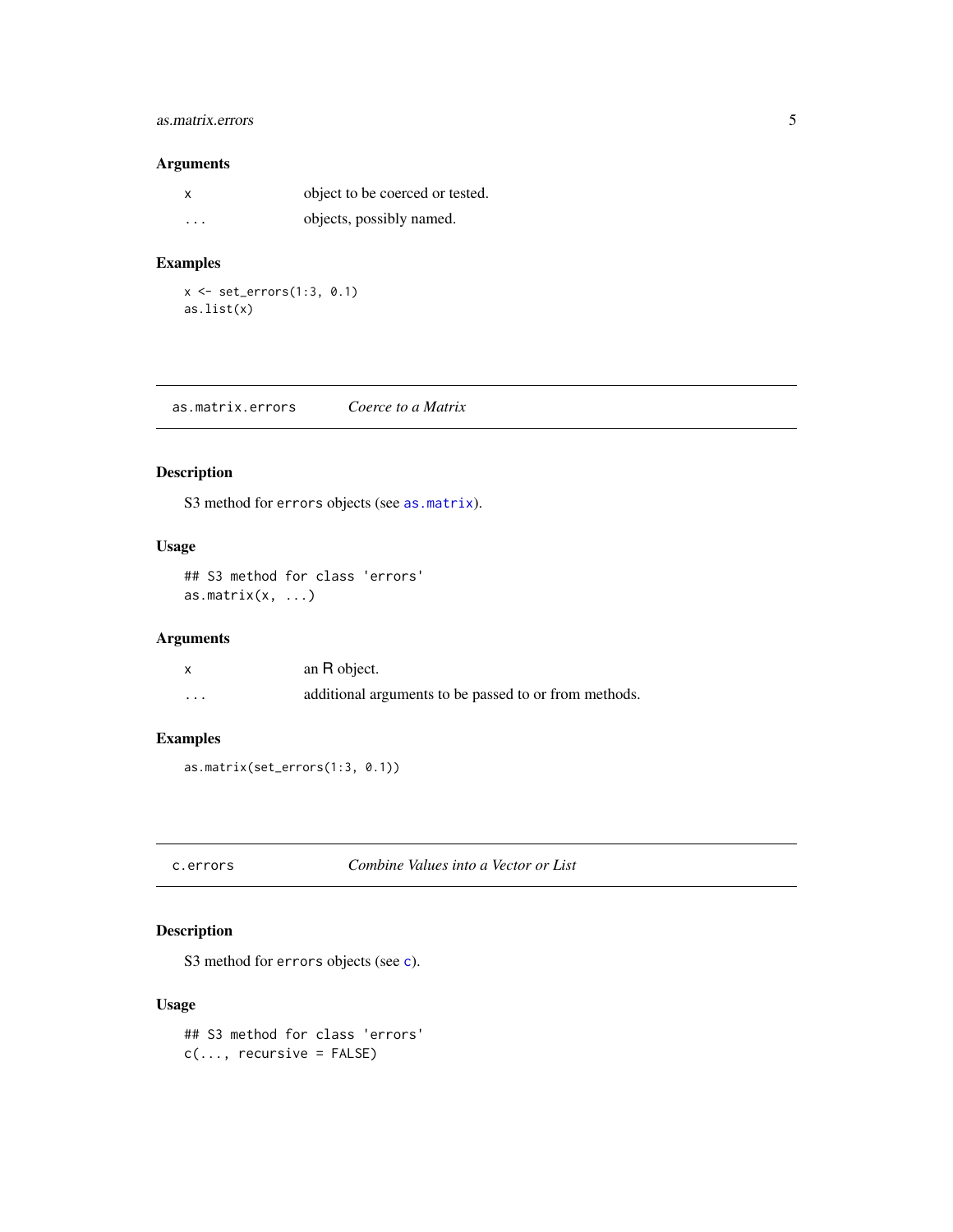# <span id="page-5-0"></span>Arguments

| $\cdots$  | objects to be concatenated.                                                   |
|-----------|-------------------------------------------------------------------------------|
| recursive | logical. If recursive = TRUE, the function recursively descends through lists |
|           | (and pairlists) combining all their elements into a vector.                   |

## Examples

c(set\_errors(1, 0.2), set\_errors(7:9, 0.1), 3)

# <span id="page-5-1"></span>cbind.errors *Combine* R *Objects by Rows or Columns*

# Description

S3 methods for errors objects (see [cbind](#page-0-0)).

# Usage

```
## S3 method for class 'errors'
cbind(..., deparse.level = 1)## S3 method for class 'errors'
rbind(..., deparse.level = 1)
```
## Arguments

| $\cdot$ $\cdot$ $\cdot$ | (generalized) vectors or matrices. These can be given as named arguments.                                              |
|-------------------------|------------------------------------------------------------------------------------------------------------------------|
|                         | Other R objects may be coerced as appropriate, or S4 methods may be used:                                              |
|                         | see sections 'Details' and 'Value'. (For the "data.frame" method of cbind                                              |
|                         | these can be further arguments to data. frame such as strings As Factors.)                                             |
| deparse.level           | integer controlling the construction of labels in the case of non-matrix-like ar-<br>guments (for the default method): |
|                         | deparse. level = $\theta$ constructs no labels; the default,                                                           |
|                         | deparse. level $= 1$ or 2 constructs labels from the argument names, see the                                           |
|                         | 'Value' section below.                                                                                                 |

# See Also

[c.errors](#page-4-1)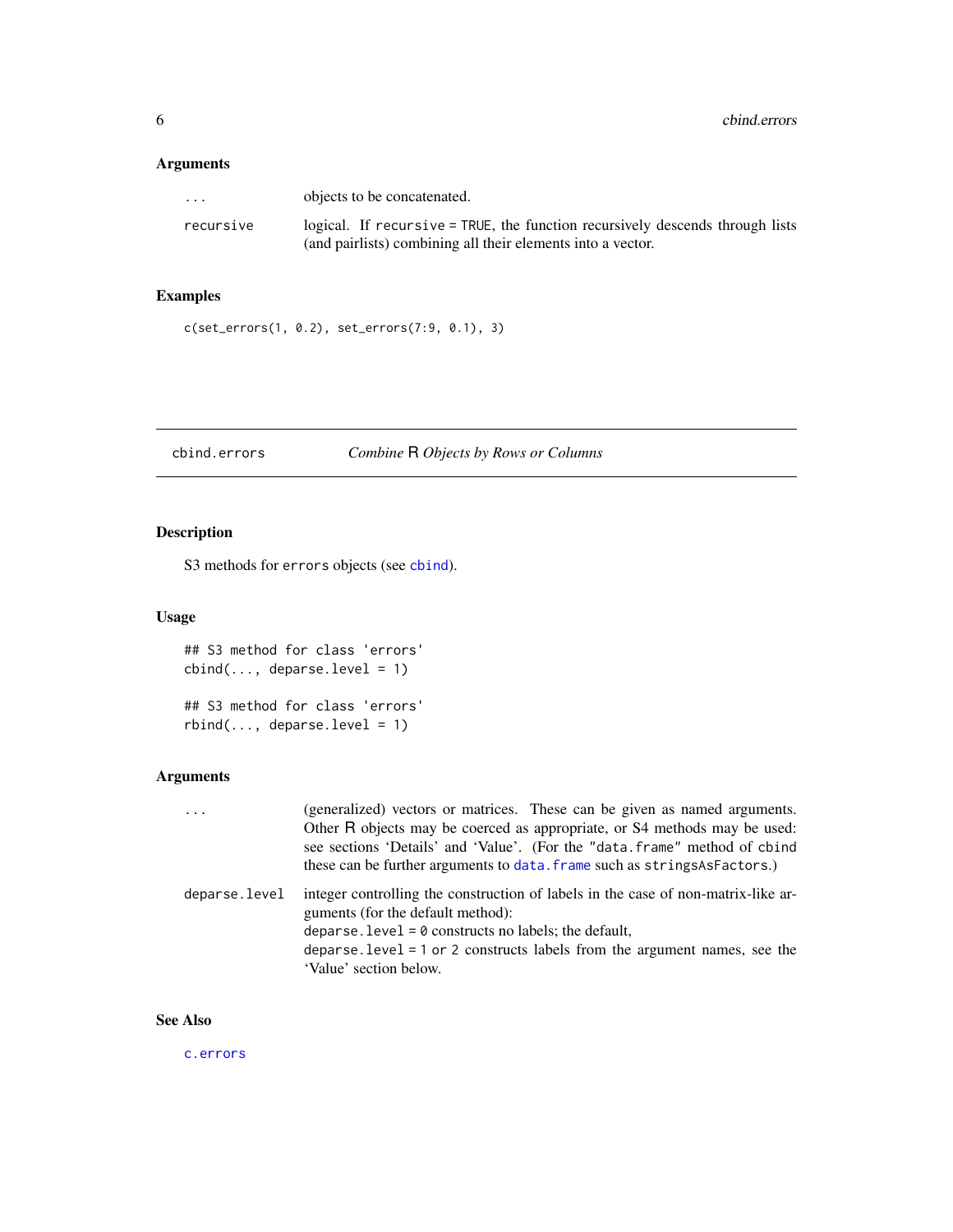#### <span id="page-6-0"></span>correl to the control of the control of the control of the control of the control of the control of the control of the control of the control of the control of the control of the control of the control of the control of th

#### Examples

```
x \le - set_errors(1, 0.1)
y <- set_errors(1:3, 0.2)
(m \leq - \text{cbind}(x, y)) # the '1' (= shorter vector) is recycled
(m <- cbind(m, 8:10)[, c(1, 3, 2)]) # insert a column
cbind(y, diag(3)) # vector is subset \rightarrow warning
cbind(0, rbind(x, y))
```
<span id="page-6-1"></span>

#### correl *Handle Correlations Between* errors *Objects*

#### **Description**

Set or retrieve correlations or covariances between errors objects. See the details section below.

#### Usage

```
correl(x, y)
correl(x, y) \leq valueset_correl(x, y, value)
covar(x, y)
covar(x, y) \le -valueset_covar(x, y, value)
```
#### **Arguments**

| $\mathsf{x}$ | an object of class errors.                            |
|--------------|-------------------------------------------------------|
| - V          | an object of class errors.                            |
| value        | a numeric vector of length 1 or the same length as x. |

#### Details

The uncertainties associated to errors objects are supposed to be independent by default. If there is some known correlation, it can be defined using these methods, and it will be used for the propagation of the uncertainty by the mathematical and arithmetic operations.

The correl method sets or retrieves correlations, i.e., a value (or vector of values) between -1 and 1 (see base [cor](#page-0-0) on how to compute correlations). A covariance is just a correlation value multiplied by the standard deviations (i.e., the standard uncertainty) of both variables. It can be defined using the covar method (see base [cov](#page-0-0) on how to compute covariances). These methods are equivalent; in fact, correl calls covar internally.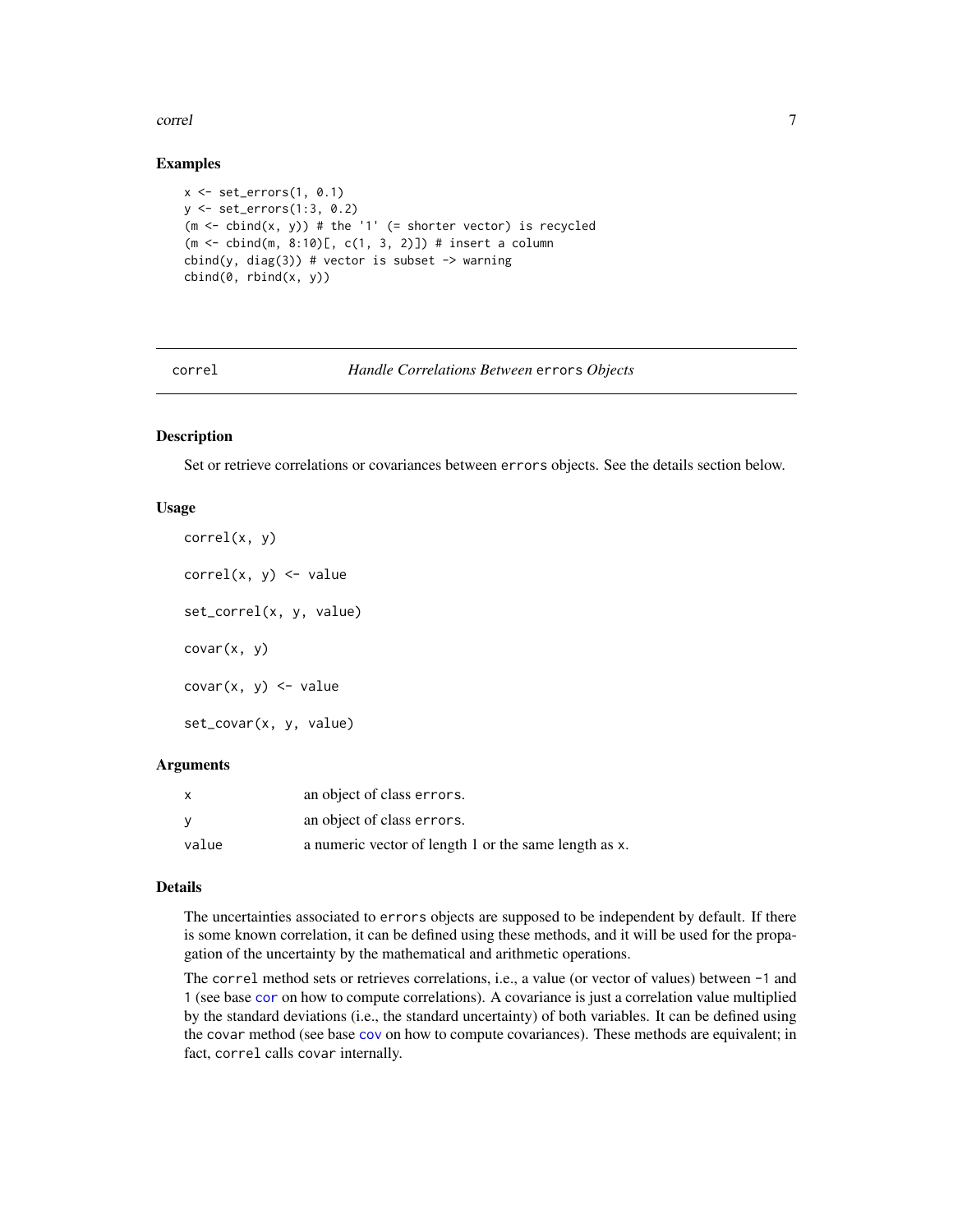<span id="page-7-0"></span>Every errors object has a unique ID, and pairwise correlations are stored in an internal hash table. All the functions or methods that modify somehow the dimensions of errors objects (i.e., subsets, binds, concatenations, summaries...) generate new objects with new IDs, and correlations are not, and cannot be, propagated. Only mathematical and arithmetic operations propagate correlations, where appropriate, following the Taylor series method.

#### Value

correl and covar return a vector of correlations and covariances respectively (or NULL). set\_correl and set\_covar, which are pipe-friendly versions of the setters, return the x object.

#### Examples

```
x \leftarrow set\_errors(1:5, 0.1)y <- set_errors(1:5, 0.1)
# Self-correlation is of course 1, and cannot be changed
correl(x, x)
## Not run:
correl(x, x) \leftarrow 0.5## End(Not run)
# Cross-correlation can be set, but must be a value between -1 and 1
correl(x, y)
## Not run:
correl(x, y) <- 1.5
## End(Not run)
correl(x, y) \leftarrow runif(length(x))correl(x, y)
covar(x, y)
```
<span id="page-7-1"></span>

| datasets |
|----------|
|----------|

Datasets from the Guide to the Expression of Uncertainty in Measure*ment (GUM)*

#### Description

Datasets found in Annex H of the GUM (see reference below).

#### Usage

GUM.H.2

GUM.H.3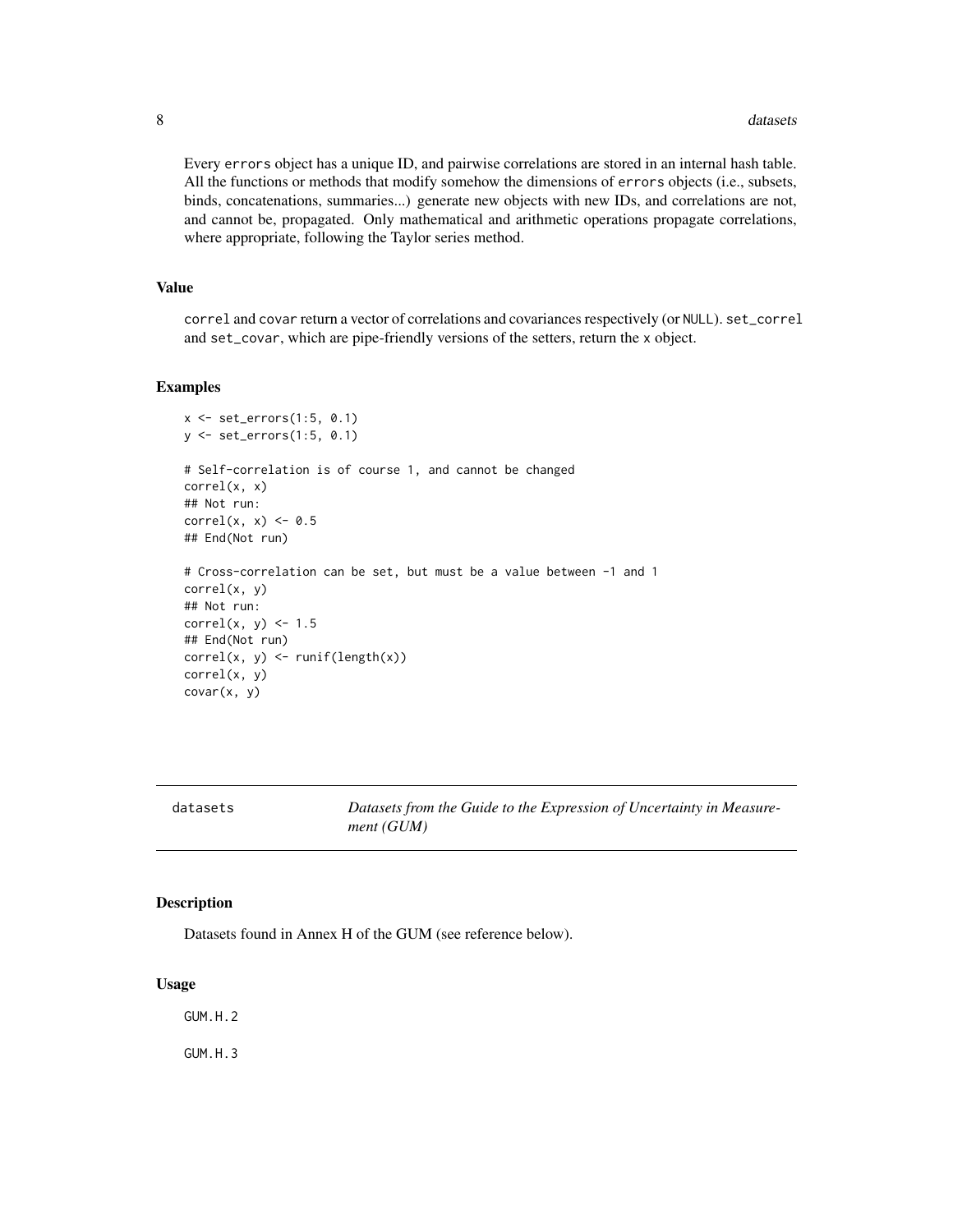#### <span id="page-8-0"></span>diff.errors **9**

#### Format

GUM.H.2, from Section 2 of Annex H (Table H.2), provides simultaneous resistance and reactance measurements. It is a data frame with 5 rows and 3 variables:

V Voltage amplitude, in Volts.

I Current amplitude, in Amperes.

phi Phase-shift angle of the voltage relative to the current, in radians.

GUM.H.3, from Section 3 of Annex H (Table H.6), provides thermometer readings and observed corrections to obtain a linear calibration curve for some reference temperature. It is a data frame with 11 rows and 2 variables:

tk Thermometer reading, in Celsius degrees.

bk Observed correction, in Celsius degrees.

An object of class data.frame with 11 rows and 2 columns.

#### Source

BIPM, IEC, IFCC, ILAC, IUPAC, IUPAP, ISO, and OIML (2008). Evaluation of Measurement Data – Guide to the Expression of Uncertainty in Measurement, 1st edn. JCGM 100:2008. *Joint Committee for Guides in Metrology.* [https://www.bipm.org/en/publications/guides/gum.](https://www.bipm.org/en/publications/guides/gum.html) [html](https://www.bipm.org/en/publications/guides/gum.html)

#### See Also

See [errors-package](#page-1-1) for examples.

diff.errors *Lagged Differences*

#### Description

S3 method for errors objects (see [diff](#page-0-0)).

#### Usage

```
## S3 method for class 'errors'
diff(x, lag = 1L, differences = 1L, \dots)
```
#### Arguments

|             | a numeric vector or matrix containing the values to be differenced. |
|-------------|---------------------------------------------------------------------|
| lag         | an integer indicating which lag to use.                             |
| differences | an integer indicating the order of the difference.                  |
|             | further arguments to be passed to or from methods.                  |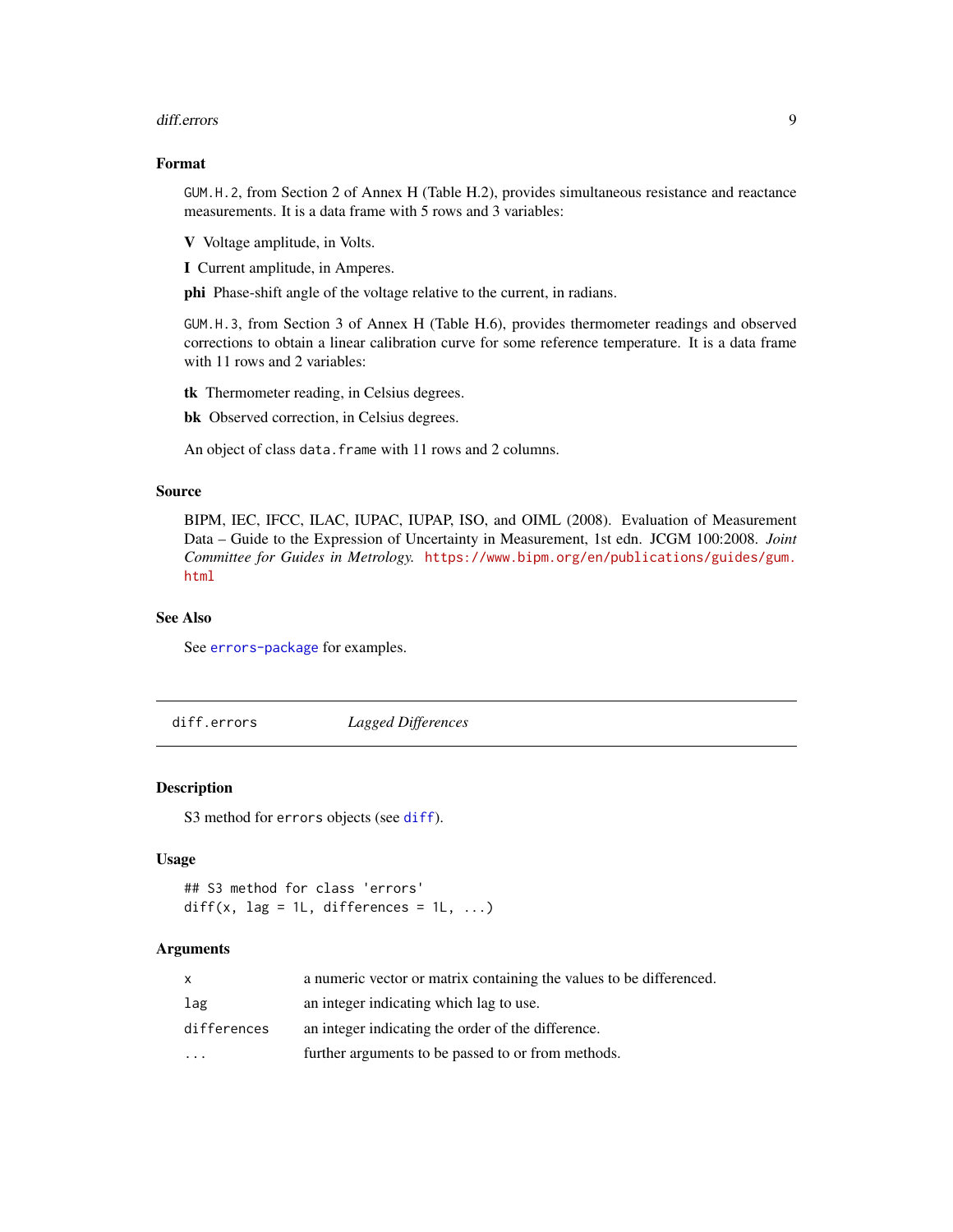# <span id="page-9-0"></span>Examples

```
diff(set_errors(1:10, 0.1), 2)
diff(set_errors(1:10, 0.1), 2, 2)
x <- cumsum(cumsum(set_errors(1:10, 0.1)))
diff(x, lag = 2)diff(x, differences = 2)
```
drop\_errors *Drop Uncertainty*

# Description

Drop Uncertainty

#### Usage

drop\_errors(x)

## S3 method for class 'data.frame' drop\_errors(x)

#### Arguments

x an errors object.

# Value

the numeric without any errors attributes, while preserving other attributes like dimensions or other classes.

#### Note

Equivalent to  $errors(x)$  <-NULL or  $set\_errors(x,NULL)$ .

<span id="page-9-1"></span>errors *Handle Uncertainty on a Numeric Vector*

#### Description

Set or retrieve uncertainty to/from numeric vectors.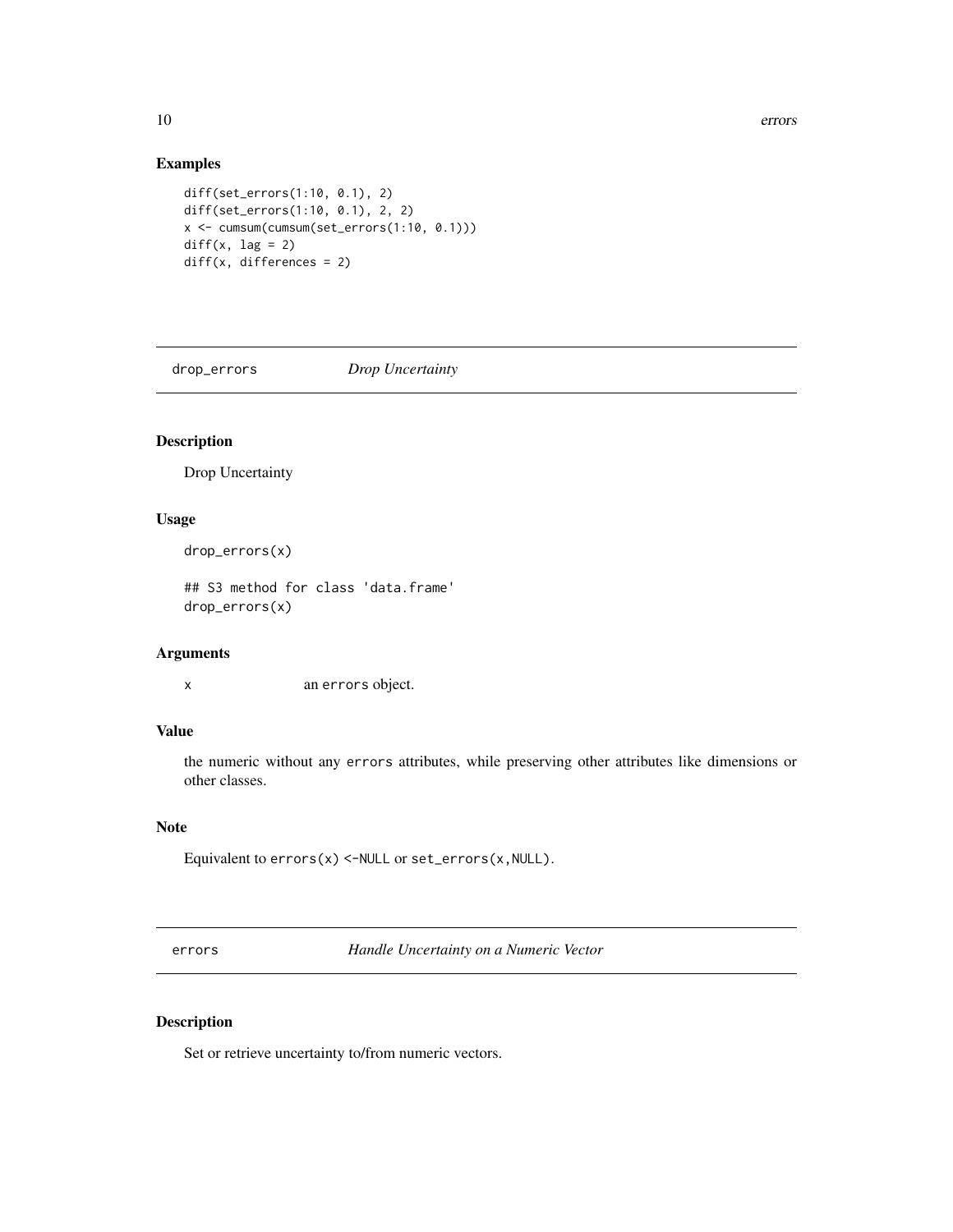<span id="page-10-0"></span>errors and the contract of the contract of the contract of the contract of the contract of the contract of the contract of the contract of the contract of the contract of the contract of the contract of the contract of the

#### Usage

```
errors(x)
errors_max(x)
errors_min(x)
errors(x) <- value
set\_errors(x, value = 0)as.errors(x, value = 0)
```
#### Arguments

|       | a numeric object, or object of class errors.          |
|-------|-------------------------------------------------------|
| value | a numeric vector of length 1 or the same length as x. |

#### Details

`errors<-` sets the uncertainty values (and converts x into an object of class errors). set\_errors is a pipe-friendly version of 'errors<-' and returns an object of class errors. as.errors is an alias for set\_errors.

See [correl](#page-6-1) on how to handle correlations between pairs of variables.

#### Value

errors returns a vector of uncertainty. errors\_max (errors\_min) returns the values plus (minus) the uncertainty.

### See Also

```
groupGeneric.errors, mean.errors, Extract.errors, c, rep, cbind.errors, format.errors,
print.errors, plot.errors, as.data.frame.errors, as.matrix.errors, t.
```

```
x = 1:3class(x)
x
errors(x) \leftarrow 0.1class(x)
x
(x \le - set\_errors(x, seq(0.1, 0.3, 0.1)))errors_max(x)
errors_min(x)
```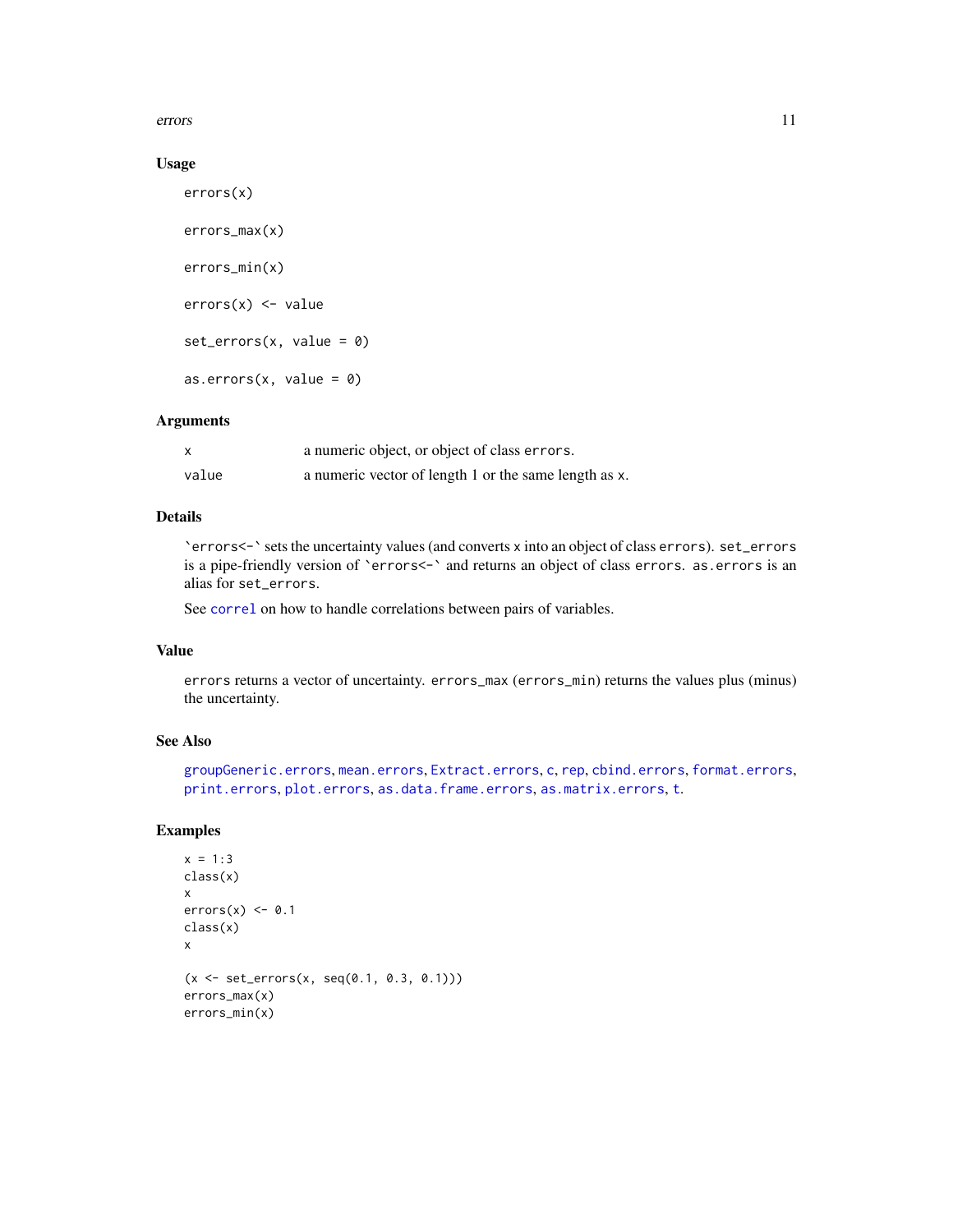<span id="page-11-1"></span><span id="page-11-0"></span>

## Description

S3 operators to extract or replace parts of errors objects.

#### Usage

```
## S3 method for class 'errors'
x[...]
## S3 method for class 'errors'
x[[...]]
## S3 replacement method for class 'errors'
x[\ldots] <- value
## S3 replacement method for class 'errors'
x[[...]] < - value
```
## Arguments

| X        | object from which to extract element(s) or in which to replace element(s). |
|----------|----------------------------------------------------------------------------|
| $\cdots$ | additional arguments to be passed to base methods (see Extract).           |
| value    | typically an array-like R object of a similar class as x.                  |

#### Examples

```
x \leftarrow set\_errors(1:3, 0.1)y <- set_errors(4:6, 0.2)
(z \leftarrow \text{rbind}(x, y))z[2, 2]
z[2, 2] <- -1
errors(z[[1, 2]]) <- 0.8
z[, 2]
```
<span id="page-11-2"></span>format.errors *Encode* errors

## Description

Format an errors object for pretty printing.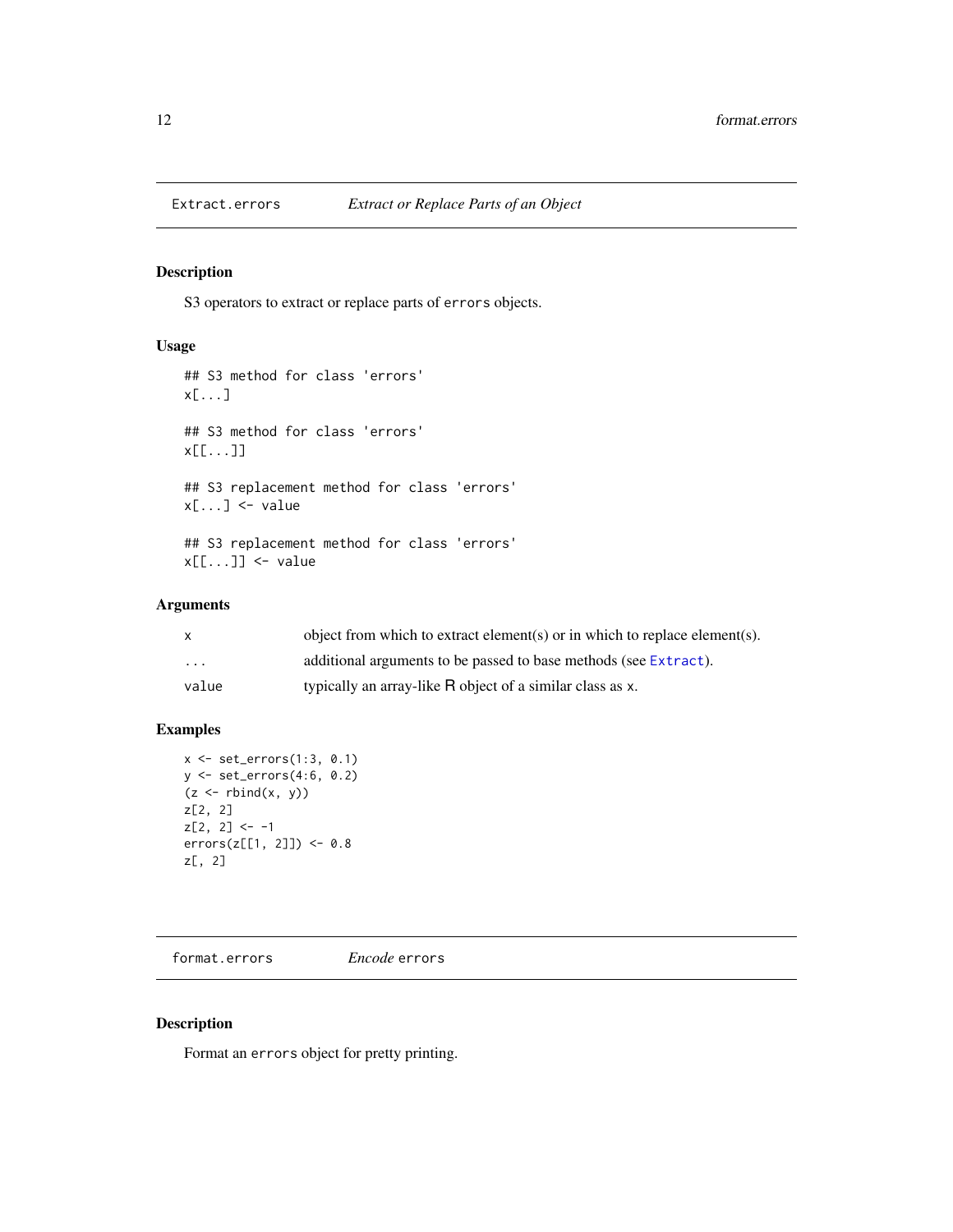## <span id="page-12-0"></span>groupGeneric.errors 13

#### Usage

```
## S3 method for class 'errors'
format(x, digits = NULL, scientific = FALSE,notation = getOption("errors.notation", "parenthesis"), ...)
```
#### Arguments

| x          | an errors object.                                                                                                      |
|------------|------------------------------------------------------------------------------------------------------------------------|
| digits     | how many significant digits are to be used for uncertainties. The default, NULL,<br>uses getOption("errors.digits",1). |
| scientific | logical specifying whether the elements should be encoded in scientific format.                                        |
| notation   | error notation; "parenthesis" and "plus-minus" are supported through the<br>"errors.notation" option.                  |
| $\cdots$   | ignored.                                                                                                               |

# Examples

```
x <- set_errors(1:3*100, 1:3*100 * 0.05)
format(x)
format(x, digits=2)
format(x, scientific=TRUE)
format(x, notation="plus-minus")
```
<span id="page-12-1"></span>groupGeneric.errors *S3 Group Generic Functions*

#### Description

Math, Ops and Summary group generic methods for errors objects with support for automatic uncertainty propagation (see [groupGeneric](#page-0-0) for a comprehensive list of available methods).

```
## S3 method for class 'errors'
Math(x, \ldots)## S3 method for class 'errors'
Ops(e1, e2)
## S3 method for class 'errors'
Summary(..., na.rm = FALSE)
```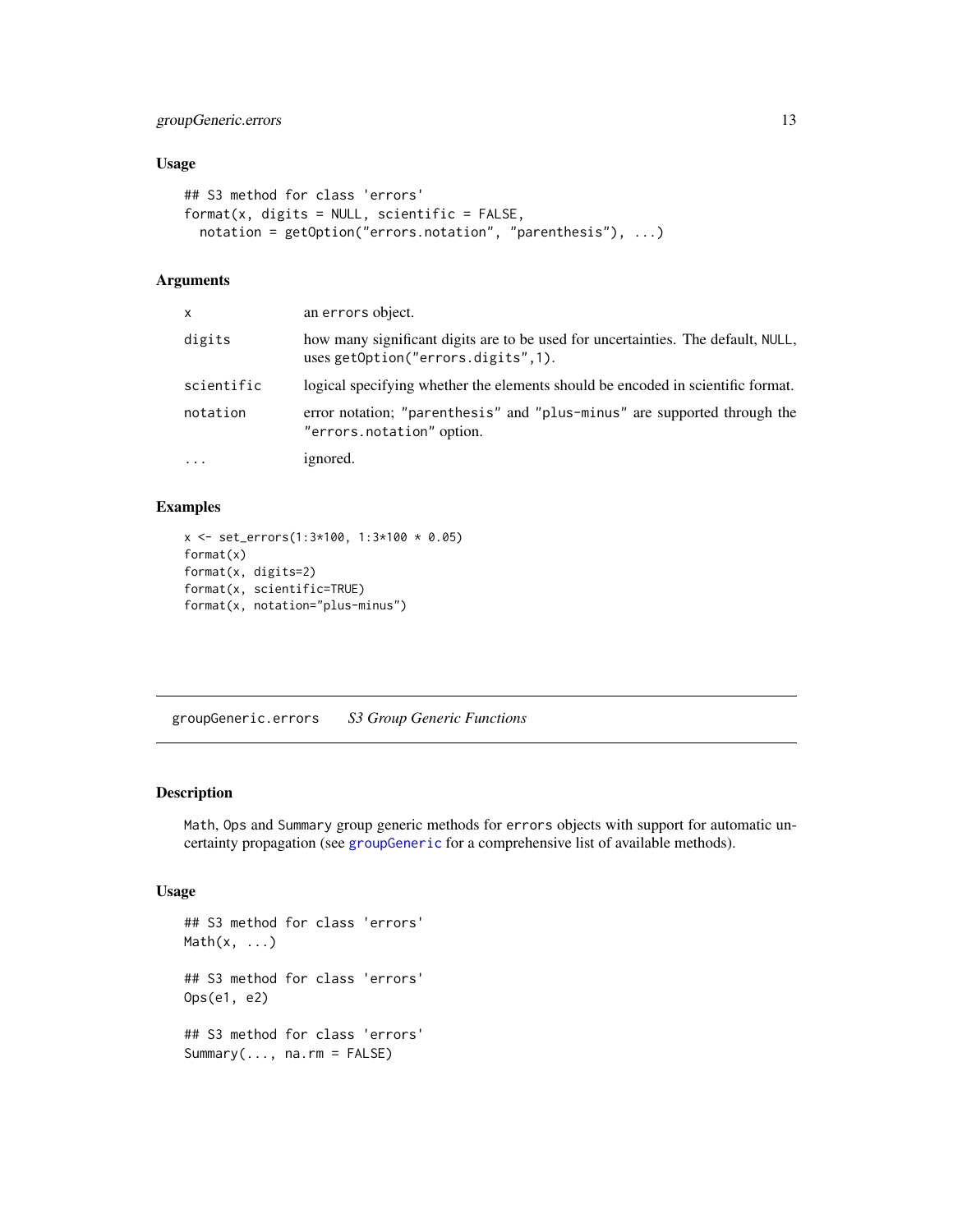#### **Arguments**

| objects.                                   |
|--------------------------------------------|
| further arguments passed to methods.       |
| objects.                                   |
| objects.                                   |
| logical: should missing values be removed? |
|                                            |

#### **Details**

Math: The sign method returns a numeric value without uncertainty. floor, ceiling, trunc, round and signif add the rounding error to the original uncertainty. lgamma, gamma, digamma and trigamma are not implemented. The rest of the methods propagate the uncertainty as expected from the first-order Taylor series method.

Ops: Boolean operators drop the uncertainty (showing a warning once) and operate on the numeric values. The rest of the operators propagate the uncertainty as expected from the first-order Taylor series method. Any numeric operand is automatically coerced to errors (showing a warning once) with no uncertainty.

Summary: The methods all and any are not supported for errors objects and fail with an informative message. min, max (and range) return the minimum or (and) maximum value minus/plus its uncertainty. sum and prod propagate the uncertainty as expected from the first-order Taylor series method.

```
x \leftarrow set\_errors(1:3, 0.1)exp(x)log(x)cumsum(x)
cumprod(x)
y \le - set\_errors(4:6, 0.2)x / sqrt(y) + y * sin(x)# numeric values are automatically coerced to errors
x^2
# boolean operators drop uncertainty
y > xc(min(x), max(x))range(x)
sum(y)
prod(y)
```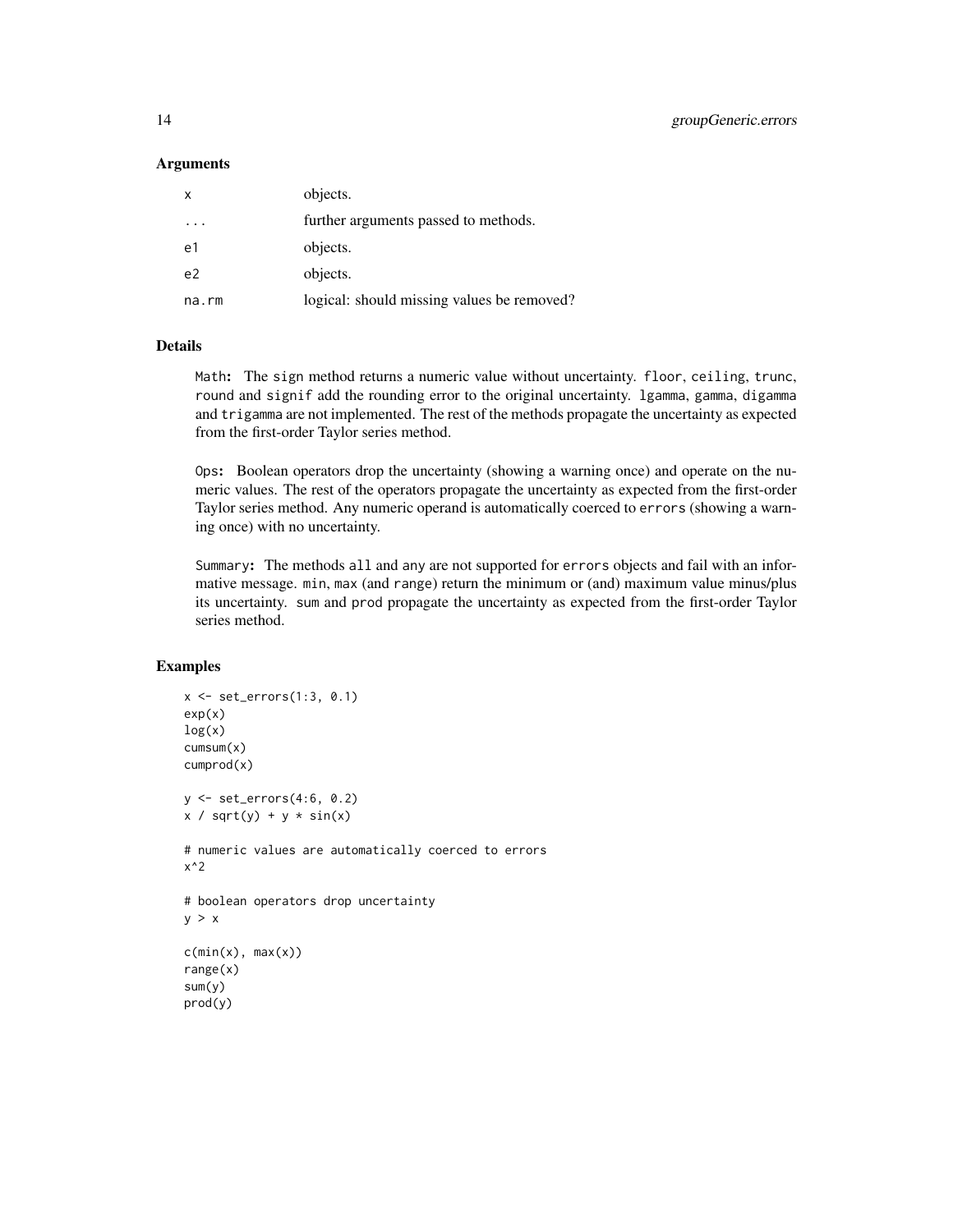<span id="page-14-1"></span><span id="page-14-0"></span>

#### Description

S3 methods for errors objects.

#### Usage

```
## S3 method for class 'errors'
mean(x, \ldots)## S3 method for class 'errors'
weighted.mean(x, ...)
## S3 method for class 'errors'
median(x, ...)
```
## Arguments

| x        | an errors object.                                  |
|----------|----------------------------------------------------|
| $\cdots$ | further arguments passed to of from other methods. |

### Details

The mean and weighted.mean methods set the uncertainty as the maximum of the standard deviation of the mean and the (weighted) mean of the uncertainty.

The median method sets the uncertainty as  $1.253 \times \text{errors}(\text{mean}(x))$ , which is derived from the asymptotic variance formula of the median. Note that this value is valid only if the sample is big enough.

#### Value

An errors object.

<span id="page-14-2"></span>plot.errors *Scatterplot with Error Bars*

#### Description

S3 method for errors objects which automatically prints the error bars.

```
## S3 method for class 'errors'
plot(x, y, ...)
```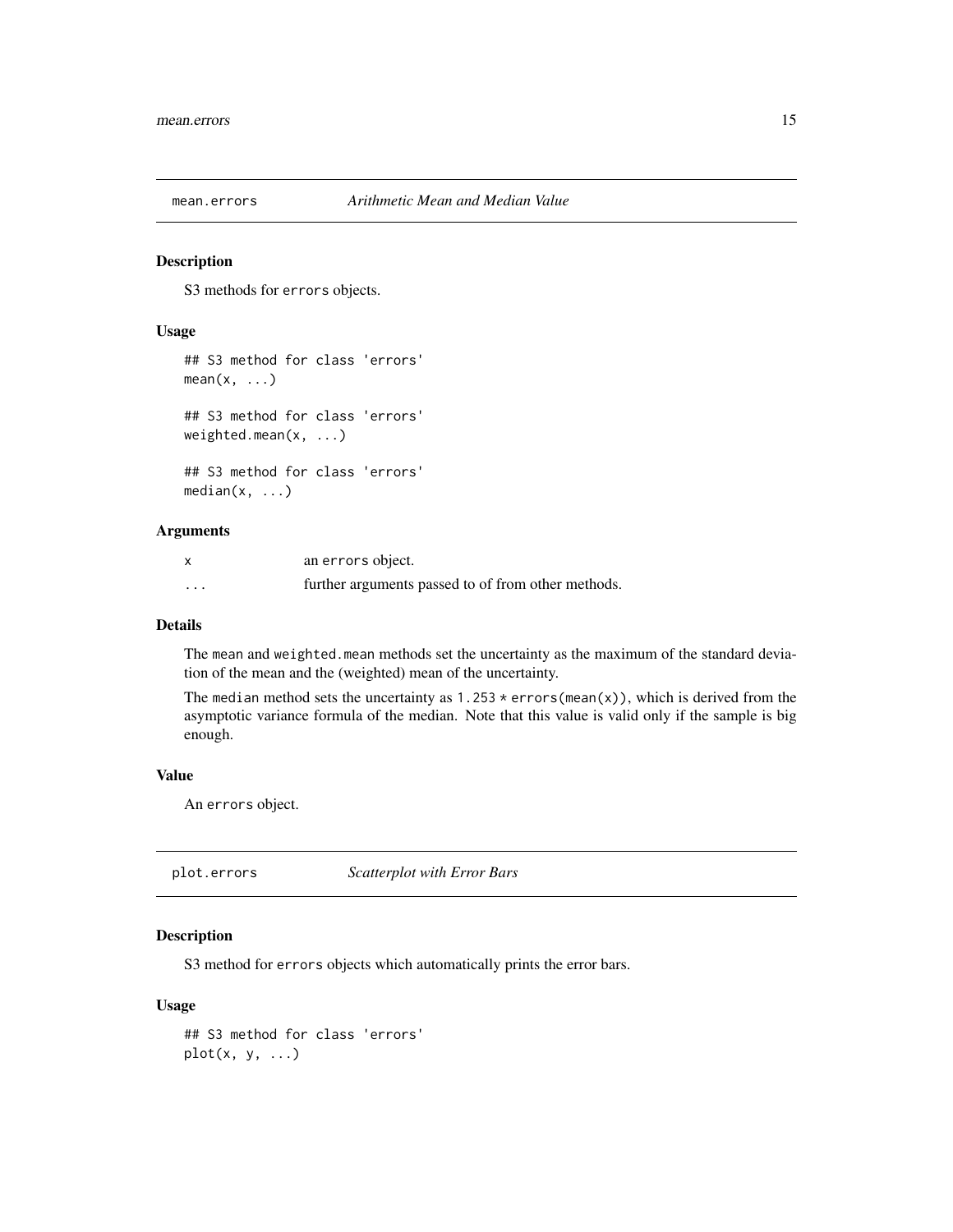# <span id="page-15-0"></span>Arguments

|   | the x and y arguments provide the x and y coordinates for the plot. Any reason-<br>able way of defining the coordinates is acceptable. See the function xy. coords<br>for details. If supplied separately, they must be of the same length. |
|---|---------------------------------------------------------------------------------------------------------------------------------------------------------------------------------------------------------------------------------------------|
|   | the x and y arguments provide the x and y coordinates for the plot. Any reason-<br>able way of defining the coordinates is acceptable. See the function xy. coords<br>for details. If supplied separately, they must be of the same length. |
| . | additional arguments (see plot).                                                                                                                                                                                                            |

# Examples

```
cars <- as.matrix(cars)
cars <- as.data.frame(set_errors(cars, cars * 0.05))
plot(cars)
```
<span id="page-15-1"></span>print.errors *Print Values*

# Description

S3 method for errors objects.

#### Usage

```
## S3 method for class 'errors'
print(x, \ldots)
```
# Arguments

|                         | an errors object.                                  |
|-------------------------|----------------------------------------------------|
| $\cdot$ $\cdot$ $\cdot$ | further arguments passed to or from other methods. |

```
x \le -\text{set\_errors}(1:10, 1:10 * 0.05)print(x)
print(x[1:3])
print(x[1])
print(x[1], digits=2)
print(x[1], notation="plus-minus")
```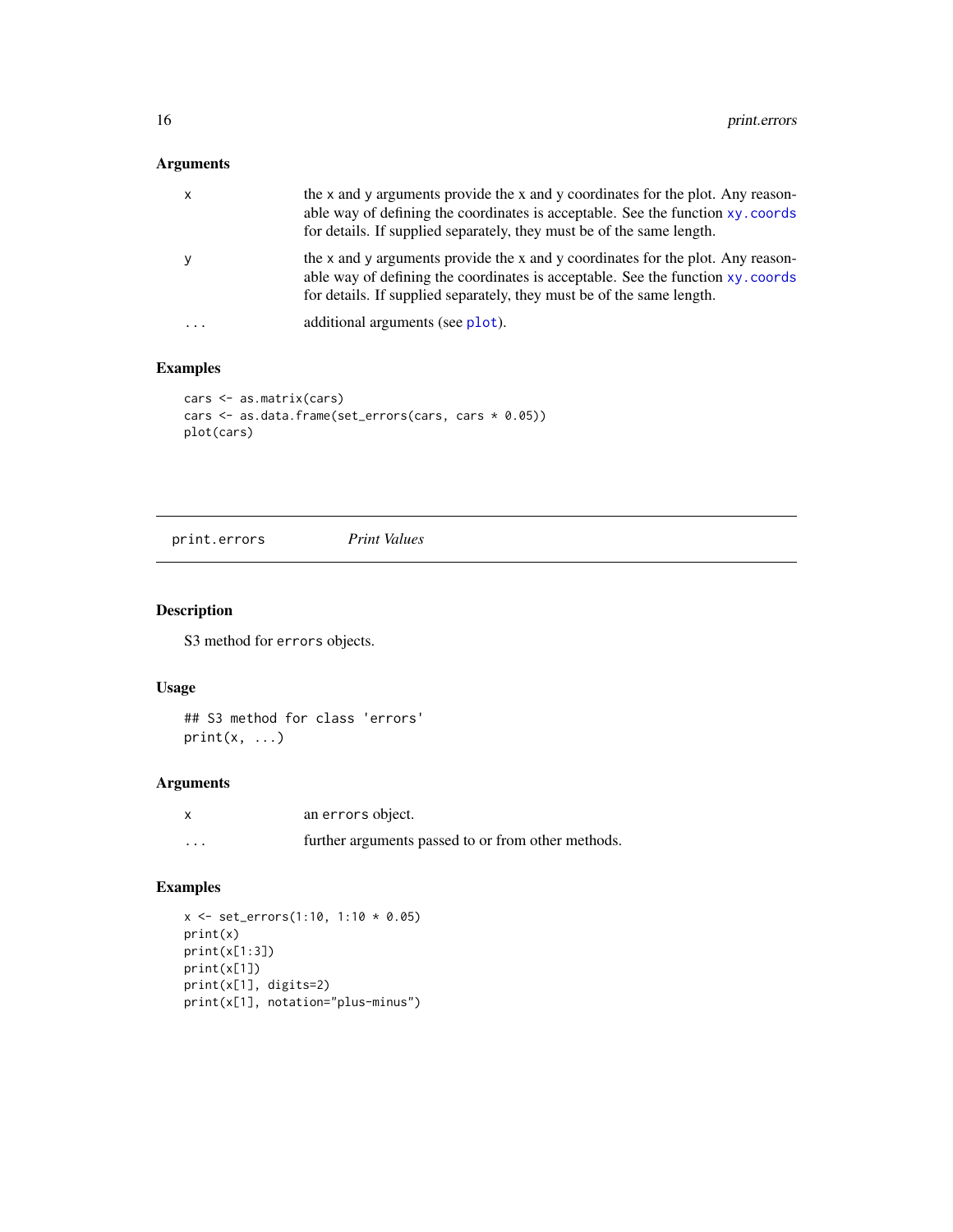<span id="page-16-0"></span>

# Description

S3 method for errors objects (see [rep](#page-0-0)).

## Usage

## S3 method for class 'errors'  $rep(x, \ldots)$ 

# Arguments

| x | a vector (of any mode including a list) or a factor or (for rep only) a POSIXct<br>or POSIX1t or Date object; or an S4 object containing such an object.                                                                                                                                                             |
|---|----------------------------------------------------------------------------------------------------------------------------------------------------------------------------------------------------------------------------------------------------------------------------------------------------------------------|
|   | further arguments to be passed to or from other methods. For the internal default<br>method these can include:                                                                                                                                                                                                       |
|   | times an integer-valued vector giving the (non-negative) number of times to<br>repeat each element if of length $\text{length}(x)$ , or to repeat the whole vector if<br>of length 1. Negative or NA values are an error. A double vector is accepted,<br>other inputs being coerced to an integer or double vector. |
|   | length out non-negative integer. The desired length of the output vector.<br>Other inputs will be coerced to a double vector and the first element taken.<br>Ignored if NA or invalid.                                                                                                                               |
|   | each non-negative integer. Each element of x is repeated each times. Other<br>inputs will be coerced to an integer or double vector and the first element<br>taken. Treated as 1 if NA or invalid.                                                                                                                   |
|   |                                                                                                                                                                                                                                                                                                                      |

# Examples

rep(set\_errors(1, 0.1), 4)

t.errors *Matrix Transpose*

# Description

S3 me[t](#page-0-0)hod for errors objects (see t).

#### Usage

## S3 method for class 'errors'  $t(x)$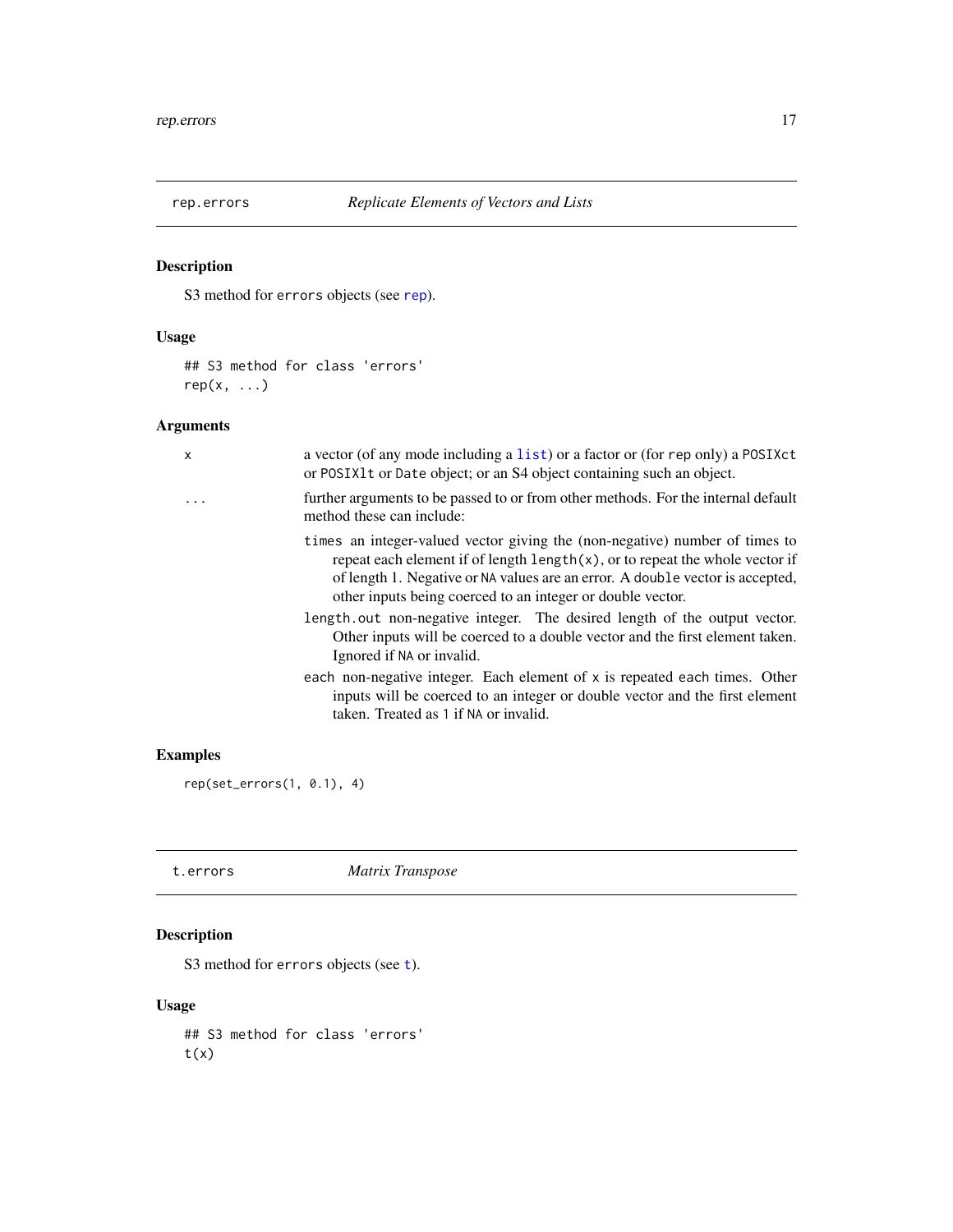#### 18 t.errors

# Arguments

x a matrix or data frame, typically.

```
a <- matrix(1:30, 5, 6)
errors(a) \leftarrow 1:30
t(a)
```